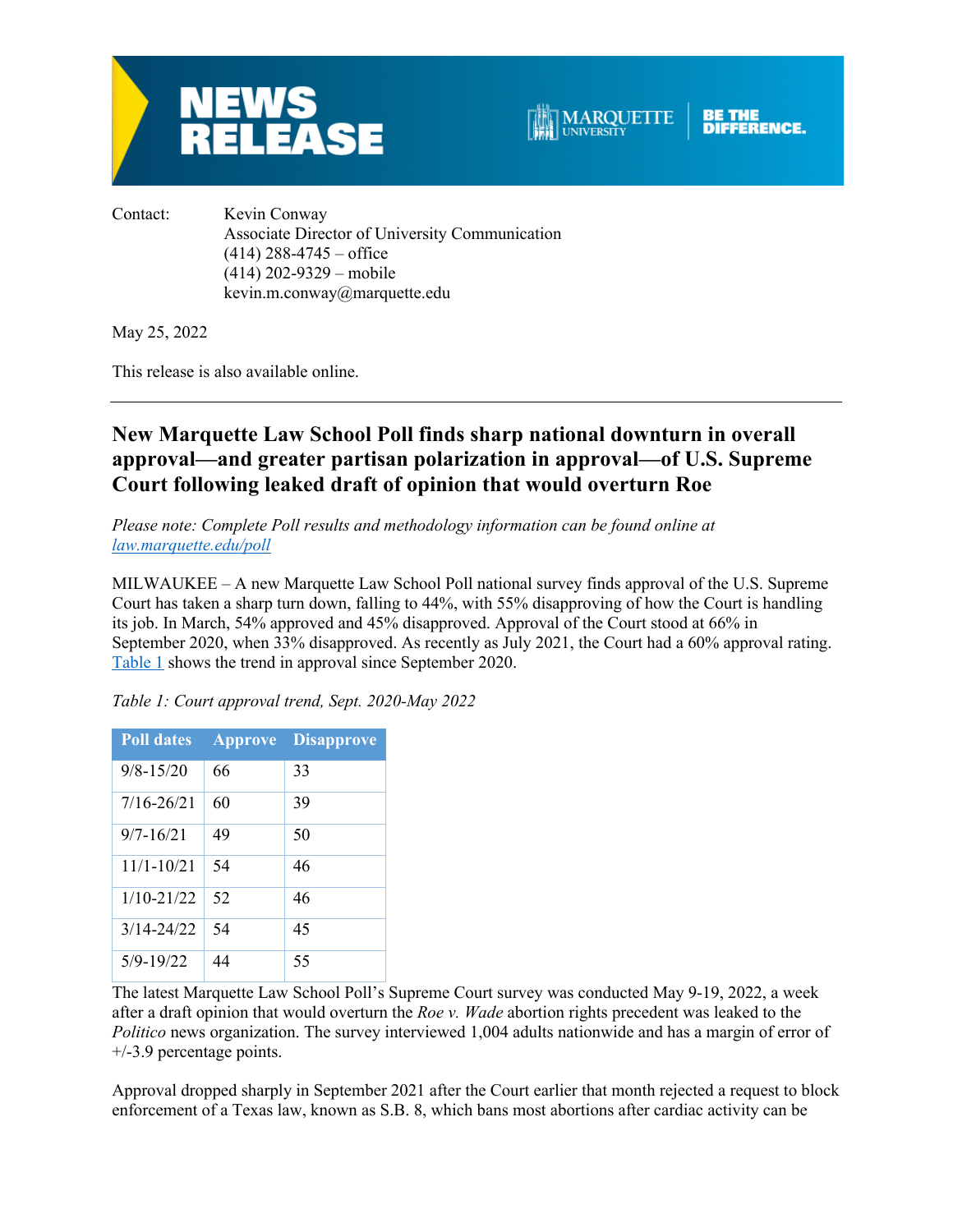detected, at around six weeks of pregnancy. Since September, approval had recovered about five percentage points, prior to this May decline.

The sharp decline in approval in May reflects a drop of 23 percentage points among Democrats and a 6 point fall among independents, while approval rose by 4 percentage points among Republicans. Compared to the results in March, approval of the Court is more sharply polarized along party lines than it was two months ago. There was a 42-percentage point gap in approval between Republicans and Democrats in May, compared to a gap of 15 points in March. Table 2 shows approval by party identification in the March and May surveys.

*Table 2: Court approval by party identification, March and May 2022*

## *(a) March 2022*

| <b>Party ID</b> |    | <b>Approve Disapprove</b> |
|-----------------|----|---------------------------|
| Republican      | 64 | 35                        |
| Independent     | 44 | 53                        |
| Democrat        | 49 | 51                        |

*(b) May 2022*

| <b>Party ID</b> |    | <b>Approve Disapprove</b> |
|-----------------|----|---------------------------|
| Republican      | 68 | 32                        |
| Independent     | 38 | 59                        |
| Democrat        | 26 | 73                        |

Self-described ideology is strongly correlated with approval of the Court, and the correlation increased in polarization from March to May, as shown in Table 3. Approval of the Court's handling of its job increased among those who describe themselves as very conservative or conservative, while it was reduced among those who consider themselves moderate, liberal, or very liberal. The difference in approval rate between the most conservative and most liberal respondents is now 66 percentage points, up from 36 percentage points in March.

*Table 3: Court approval, by ideology, March and May 2022*

*(a) March 2022*

| <b>Ideology</b>       |    | <b>Approve Disapprove</b> |
|-----------------------|----|---------------------------|
| Very conservative     | 65 | 35                        |
| Somewhat conservative | 68 | 31                        |
| Moderate              | 58 | 40                        |
| Somewhat liberal      | 40 | 60                        |
| Very liberal          | 29 | 71                        |

*(b) May 2022*

| <b>Ideology</b> |  | Approve Disapprove |
|-----------------|--|--------------------|
|-----------------|--|--------------------|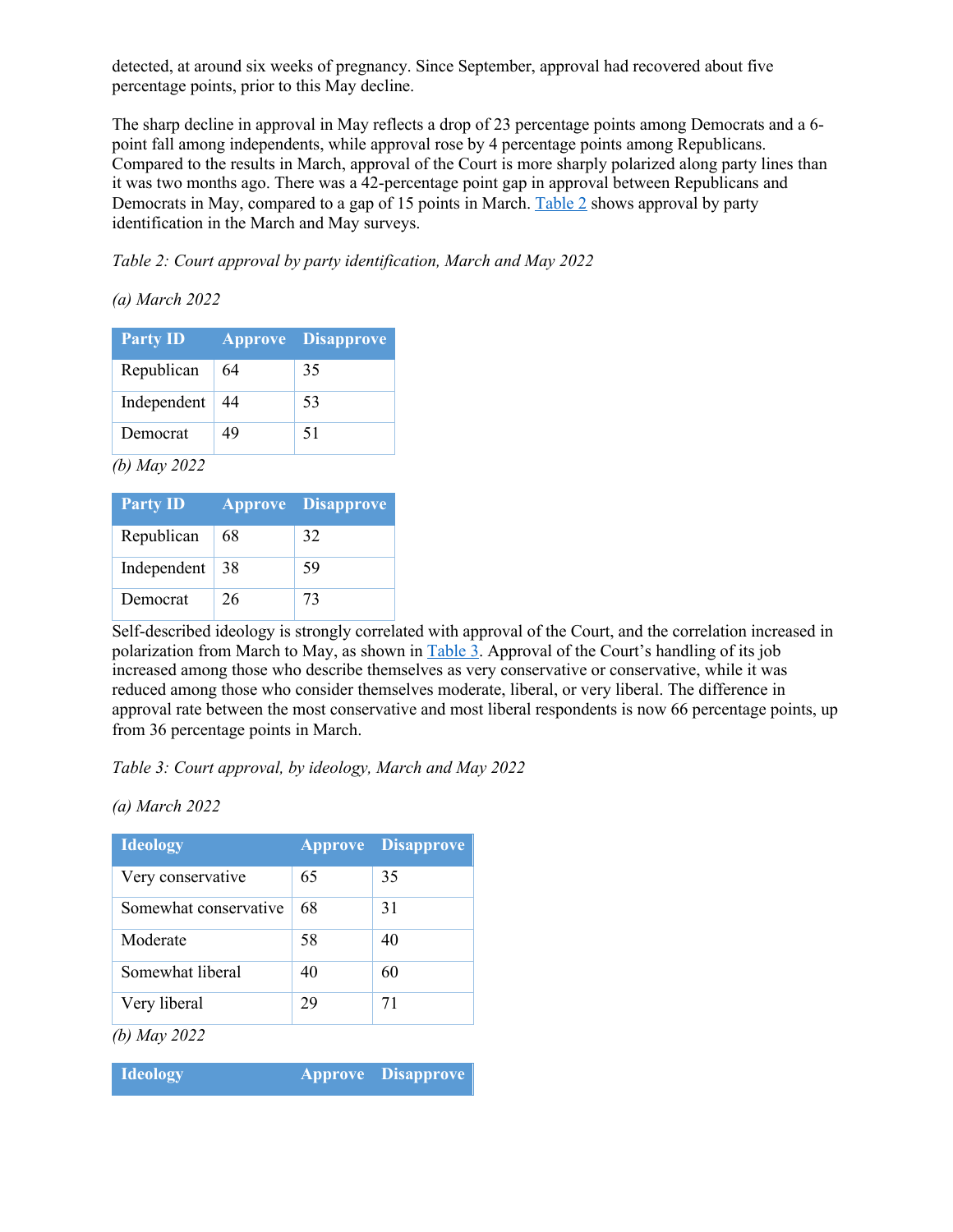| Very conservative     | 75 | 25 |
|-----------------------|----|----|
| Somewhat conservative | 72 | 27 |
| Moderate              | 36 | 63 |
| Somewhat liberal      | 28 | 72 |
| Very liberal          |    | 88 |

#### **Public opinion on abortion issues**

Opinion on overturning *Roe v. Wade* has not changed in the wake of the leaked draft opinion. Among those with an opinion on the issue, 31% favor overturning *Roe*, while 69% oppose striking it down, hardly changed since March when 32% were in favor and 68% were opposed. Table 4 shows the trend on this question since September 2019.

*Table 4: Favor or oppose overturning* Roe v. Wade*, trend among those with an opinion, 2019-2022*

| <b>Poll dates</b> |    | <b>Eavor overturning Oppose overturning</b> |
|-------------------|----|---------------------------------------------|
| $9/3 - 13/19$     | 32 | 68                                          |
| $9/8 - 15/20$     | 37 | 63                                          |
| $9/7 - 16/21$     | 28 | 72                                          |
| $11/1 - 10/21$    | 30 | 70                                          |
| $1/10 - 21/22$    | 28 | 72                                          |
| $3/14 - 24/22$    | 32 | 68                                          |
| $5/9 - 19/22$     | 31 | 69                                          |

Opinion is evenly divided on a ban on most abortions after 15 weeks of pregnancy under a Mississippi law that is before the Court in *Dobbs v. Jackson Women's Health Organization*, with 51% in favor of upholding the law and 49% opposed, among those with an opinion. Since September 2021, views on this limitation on abortion have remained stable, as shown in Table 5, since the question was first asked.

*Table 5: Favor or oppose upholding 15-week ban on abortion, trend among those with an opinion, Sept. 2021-May 2022*

| <b>Poll dates</b> |    | <b>Favor</b> Oppose |
|-------------------|----|---------------------|
| $9/7 - 16/21$     | 54 | 46                  |
| $11/1 - 10/21$    | 53 | 47                  |
| $1/10 - 21/22$    | 49 | 51                  |
| $5/9 - 19/22$     | 51 | 49                  |

A large majority, 70%, oppose the Texas S.B. 8 law, which bans abortions after approximately six weeks of pregnancy and allows private citizens to sue those who assist someone seeking an abortion, while 30% favor the law. The Supreme Court has considered requests to block or strike down this law since August 2021 but has returned the case for consideration by lower courts, allowing it to remain in effect. There has been little change since November in views of this law, as shown in Table 6.

*Table 6: Favor or oppose Texas S.B. 8 six-week ban on abortion, trend among those with an opinion, Sept. 2021-May 2022*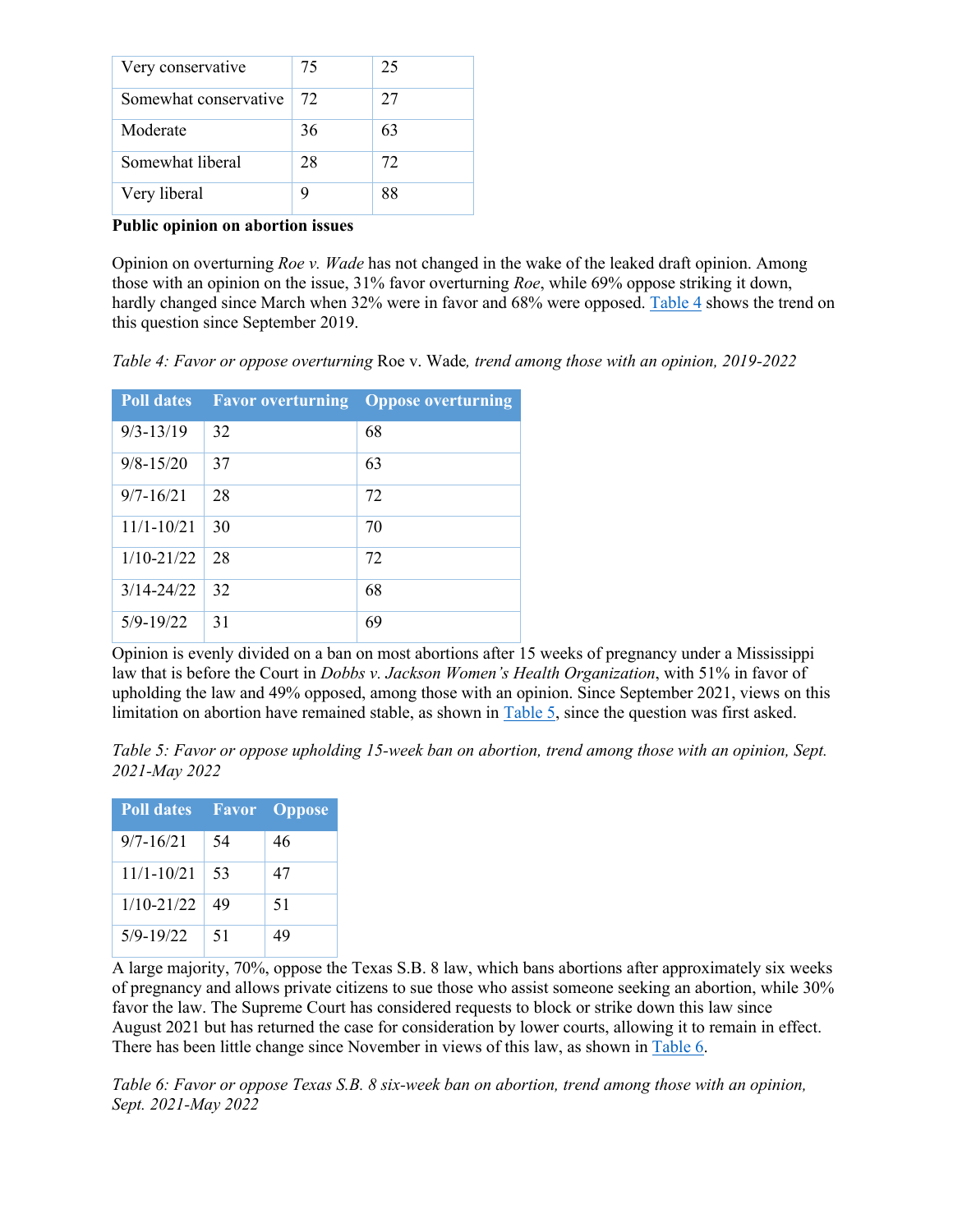| <b>Poll dates</b> |    | <b>Favor</b> Oppose |
|-------------------|----|---------------------|
| $9/7 - 16/21$     | 39 | 61                  |
| $11/1 - 10/21$    | 30 | 70                  |
| $1/10 - 21/22$    | 28 | 72                  |
| $5/9 - 19/22$     | 30 | 70                  |

Substantial partisan divides on each of the three abortion issues have changed little, the results of the new poll show. Table 7 shows views on overturning *Roe*, by party, in March and May 2022. While independents in May are 16 percentage points more opposed to overturning *Roe* than they were in March, the views of Republicans shifted by only 1 percentage point and Democrats did not shift at all.

*Table 7: Favor overturning* Roe*, by party identification, March and May 2022*

*(a) March 2022*

| <b>Party ID</b> |    | <b>Favor</b> Oppose |
|-----------------|----|---------------------|
| Republican      | 64 | 36                  |
| Independent     | 35 | 65                  |
| Democrat        | 6  | 94                  |
| $\sqrt{1}$      |    |                     |

*(b) May 2022*

| <b>Party ID</b> |    | <b>Favor</b> Oppose |
|-----------------|----|---------------------|
| Republican      | 65 | 35                  |
| Independent     | 19 | 81                  |
| Democrat        | 6  | 94                  |

Opinions on the Mississippi 15-week ban have changed only slightly among any of the three partisan groups since January, with Republicans becoming 3 percentage points more favorable to the law and Democrats 3 percentage points more opposed. Independents have become 1 percentage point more opposed. Table 8 shows opinion by party for January and May 2022.

*Table 8: Favor upholding 15-week ban in* Dobbs*, by party identification, Jan. and May 2022*

*(a) January 2022*

| <b>Party ID</b> |    | <b>Favor</b> Oppose |
|-----------------|----|---------------------|
| Republican      | 81 | 19                  |
| Independent     | 46 | 54                  |
| Democrat        | 25 | 75                  |

## *(b) May 2022*

| <b>Party ID</b> |    | <b>Favor</b> Oppose |
|-----------------|----|---------------------|
| Republican      | 84 | 16                  |
| Independent     | 45 | 55                  |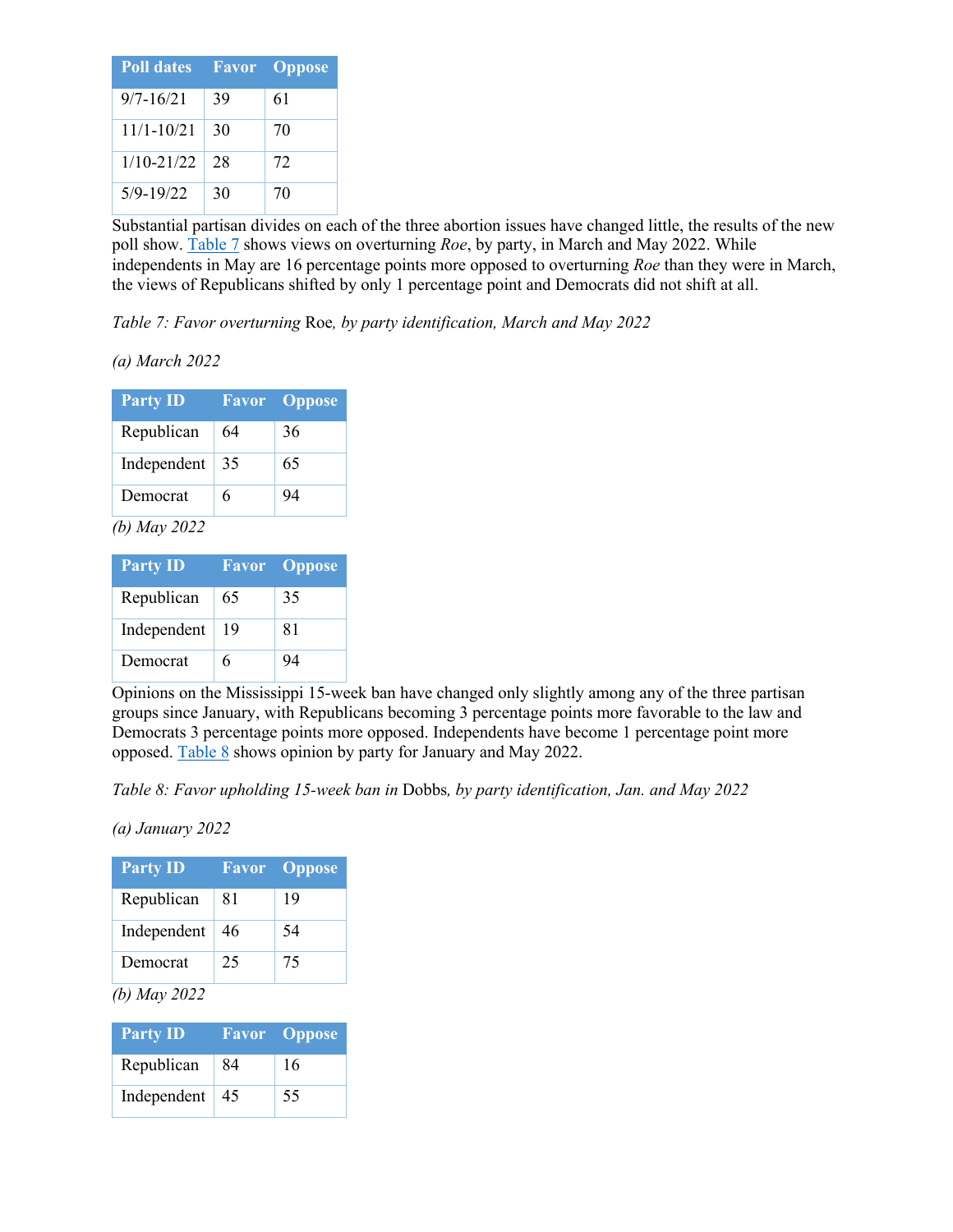| Democrat |  |  |
|----------|--|--|
|----------|--|--|

Republican support of Texas S.B. 8 increased five percentage points from January, when the question was previously asked, to May. Meanwhile, opposition among independents increased 6 points and Democrats became 1 point less opposed. Table 9 shows opinion on this law by party identification.

*Table 9: Favor 6-week ban in Texas SB-8, by party identification, Jan. and May 2022*

*(a) January 2022*

| <b>Party ID</b> |    | <b>Favor Oppose</b> |
|-----------------|----|---------------------|
| Republican      | 55 | 45                  |
| Independent     | 28 | 72                  |
| Democrat        | 9  | 91                  |
| (b) May $2022$  |    |                     |

| <b>Party ID</b> |    | <b>Favor</b> Oppose |
|-----------------|----|---------------------|
| Republican      | 60 | 40                  |
| Independent     | 22 | 78                  |
| Democrat        | 10 | 90                  |

#### **Approval of the Court, by opinion on abortion issues**

While, on balance, opinion on abortion laws has not changed substantially, those preferences have increased divisions in approval of the Court. Table 10 shows the relationship between opinion on overturning *Roe v. Wade* and approval of the Court's performance in March and in May. Approval of the Court increased by 19 percentage points among those in favor of overturning *Roe*, while such approval decreased by 20 percentage points among those opposed to overturning *Roe*. Approval also declined by 13 percentage points among those who said they didn't have an opinion about overturning *Roe*.

*Table 10: Court performance approval, by view on overturning* Roe*, March and May 2022*

*(a) March 2022*

| <b>Overturn Roe</b> Approve Disapprove |    |    |
|----------------------------------------|----|----|
| No opinion                             | 60 | 38 |
| Favor                                  | 65 | 34 |
| Oppose                                 | 45 | 54 |

*(b) May 2022*

| <b>Overturn Roe</b> Approve Disapprove |    |    |
|----------------------------------------|----|----|
| No opinion                             | 47 | 51 |
| Favor                                  | 84 | 16 |
| Oppose                                 | 25 | 74 |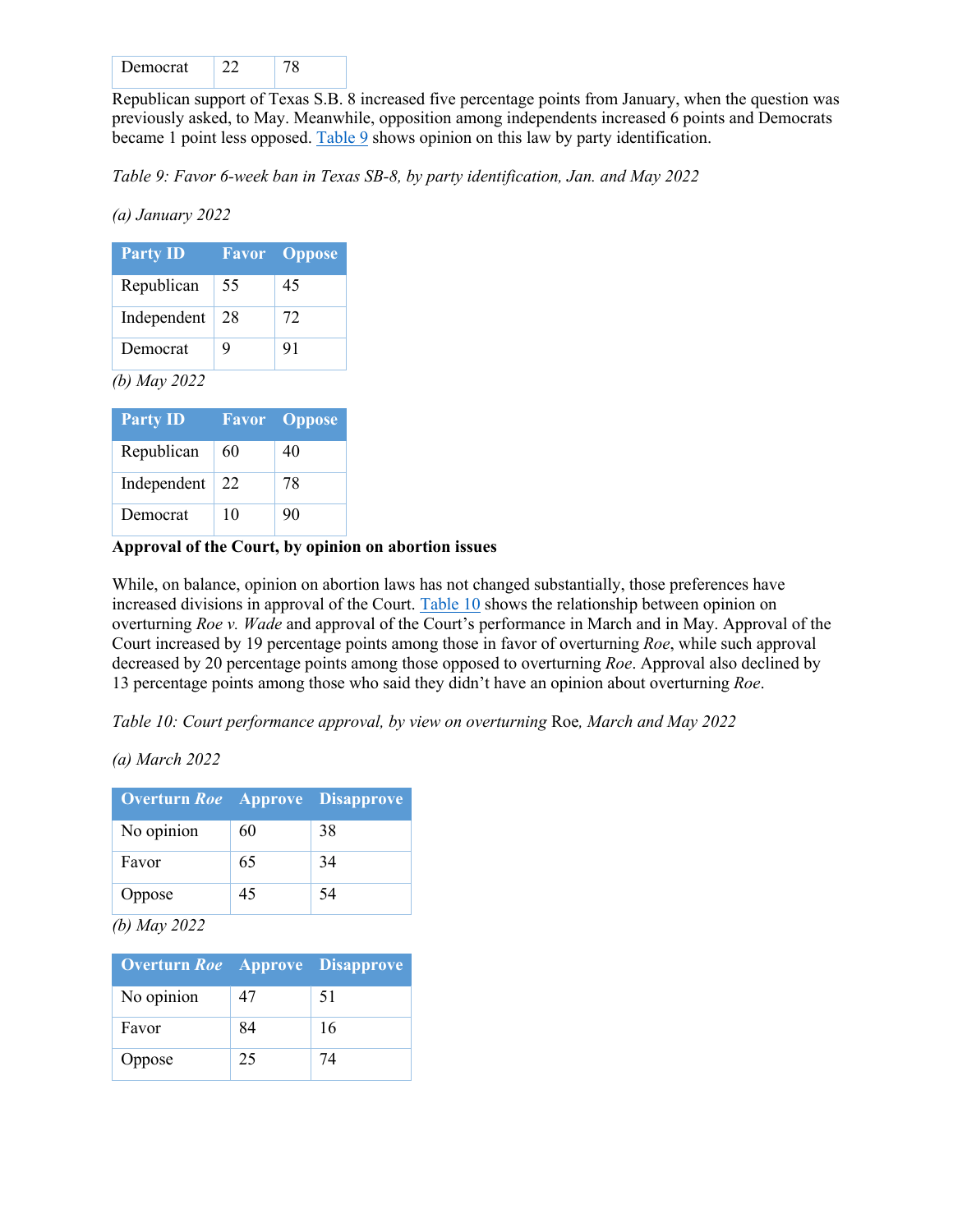Approval of the Court's performance also became more sharply divided by opinion on upholding the 15 week ban in *Dobbs*, as shown in Table 11. This question was previously asked in January 2022 but not in March. Approval of the Court declined by 18 percentage points among those who oppose the 15-week ban in *Dobbs* and by 9 percentage points among those without an opinion, but it increased 1 percentage point among those who favor the Mississippi law.

*Table 11: Court performance approval, by view on upholding 15-week ban in Dobbs, Jan. and May 2022* 

## *(a) January 2022*

| <b>Uphold Dobbs</b> Approve Disapprove |    |    |
|----------------------------------------|----|----|
| No opinion                             | 55 | 44 |
| Favor                                  | 65 | 33 |
| Oppose                                 | 38 | 61 |

*(b) May 2022*

| <b>Uphold Dobbs</b> Approve Disapprove |    |    |
|----------------------------------------|----|----|
| No opinion                             | 46 | 52 |
| Favor                                  | 66 | 34 |
| Oppose                                 | 20 | 80 |

Approval of the Court's performance also rose by 5 percentage points among those who favor the Texas S.B. 8 law and fell by 17 points among those opposed to S.B. 8. Approval also fell by 4 points among those with no opinion on S.B. 8.

*Table 12: Court performance approval, by view on 6-week ban in Texas SB-8, Jan. and May 2022*

*(a) January 2022*

| <b>View of SB-8 Approve Disapprove</b> |    |    |
|----------------------------------------|----|----|
| No opinion                             | 61 | 38 |
| Favor                                  | 63 | 37 |
| Oppose                                 | 46 | 53 |

*(b) May 2022*

| <b>View of SB-8 Approve Disapprove</b> |    |    |
|----------------------------------------|----|----|
| No opinion                             | 57 | 41 |
| Favor                                  | 68 | 31 |
| Oppose                                 | 29 | 70 |

**Awareness of leaked decision**

Following the publication of the leaked draft opinion in *Dobbs*, 40% said they had read or heard a lot about the draft opinion, 36% said they had read a little, and 24% said they had read nothing at all.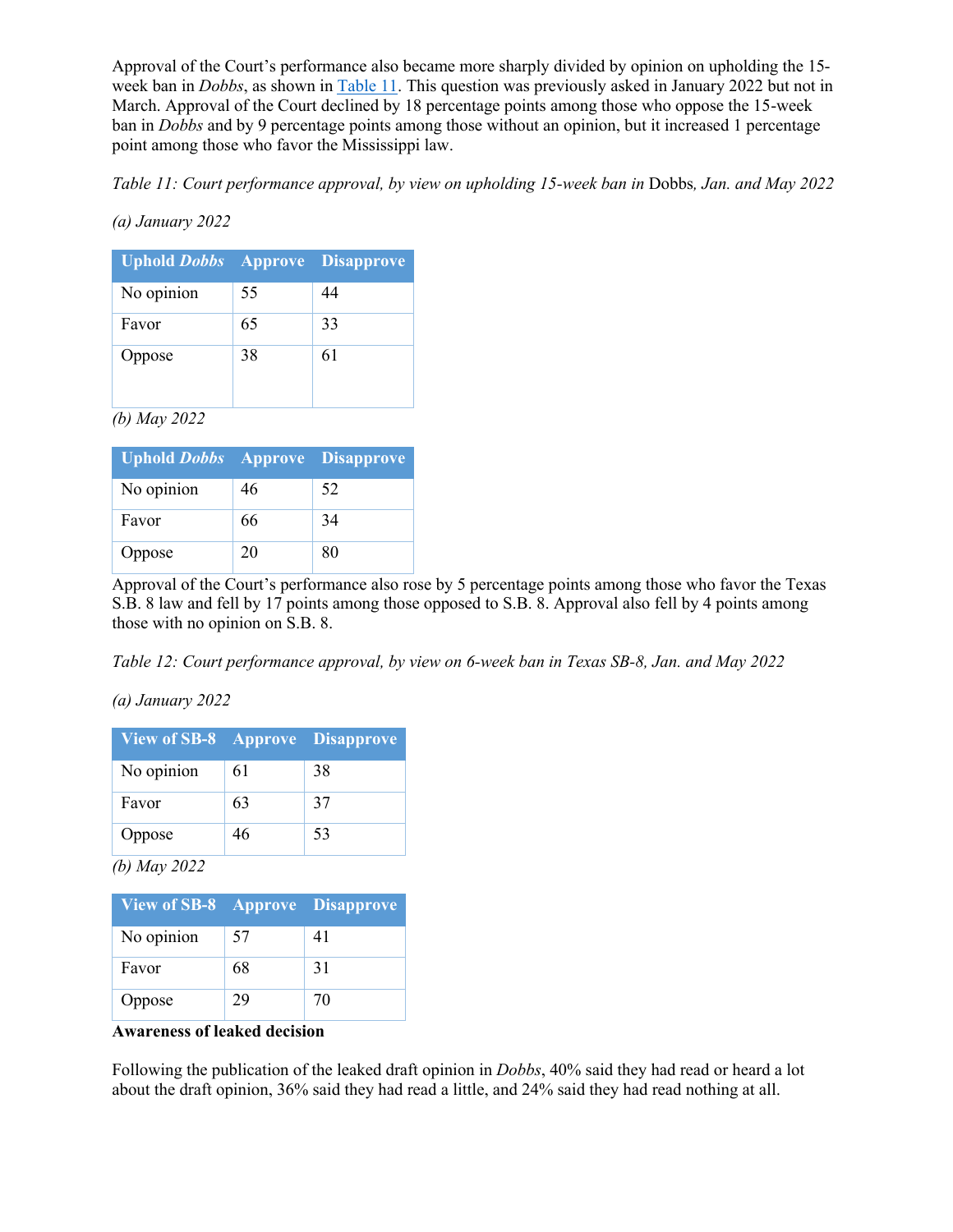Democrats and Republicans were almost equally likely to say they had read or heard nothing at all about the draft opinion, but Democrats were more likely to say they had read a lot. Independents were twice as likely as partisans to say they have read nothing at all. The amount read or heard about the leaked draft is shown by party in Table 13.

*Table 13: How much have you read or heard about the leaked draft opinion, by party identification, May 2022*

| <b>Party ID</b> |     |    | A lot A little Nothing at all |
|-----------------|-----|----|-------------------------------|
| Republican      | 40  | 39 | 20                            |
| Independent     | -18 | 41 | 40                            |
| Democrat        | 49  | 32 | 19                            |

Those who favor overturning *Roe* are slightly more likely to have read or heard about the leaked draft than those who oppose overturning it, while those without an opinion are much less likely to have heard of the draft opinion, as shown in Table 14.

*Table 14: How much have you read or heard about the leaked draft opinion, by favor or oppose overturning* Roe*, May 2022*

| <b>Favor overturning Roe</b> Read or heard: A lot A little Nothing at all |    |    |     |
|---------------------------------------------------------------------------|----|----|-----|
| No opinion                                                                | 13 | 43 | -44 |
| Favor                                                                     | 50 | 36 | 14  |
| Oppose                                                                    | 46 | 34 | 20  |

## **Perceptions of Court ideology**

In the wake of the leaked draft opinion, the Court is perceived in ideological terms as a bit more conservative than in previous surveys. Table 15 shows the trend in perceived ideology of the Court since September 2019. Over this time, the percentage saying the Court is "moderate" has fallen from 50% in September 2019 to 34% in May 2022, while the percentage saying the Court is "very conservative" has increased from 5% to 23%, with an 8-percentage point increase from March to May 2022.

*Table 15: Perceived ideology of the Supreme Court, Sept. 2019-May 2022*

| Poll<br>dates    | <b>Very</b><br>conservative | <b>Somewhat</b><br>conservative |    | <b>Moderate Somewhat</b><br>liberal | <b>Very</b><br>liberal |
|------------------|-----------------------------|---------------------------------|----|-------------------------------------|------------------------|
| $9/3 - 13/19$    | 5                           | 33                              | 50 | 9                                   | $\overline{3}$         |
| $9/8 - 15/20$    | 5                           | 30                              | 54 | 9                                   | $\overline{2}$         |
| $7/16-$<br>26/21 | 13                          | 37                              | 42 | 6                                   | $\mathbf{1}$           |
| $9/7 - 16/21$    | 16                          | 35                              | 40 | $\overline{7}$                      | $\overline{2}$         |
| $11/1-$<br>10/21 | 15                          | 35                              | 39 | 8                                   | 1                      |
| $1/10-$<br>21/22 | 17                          | 38                              | 35 | 8                                   | $\overline{2}$         |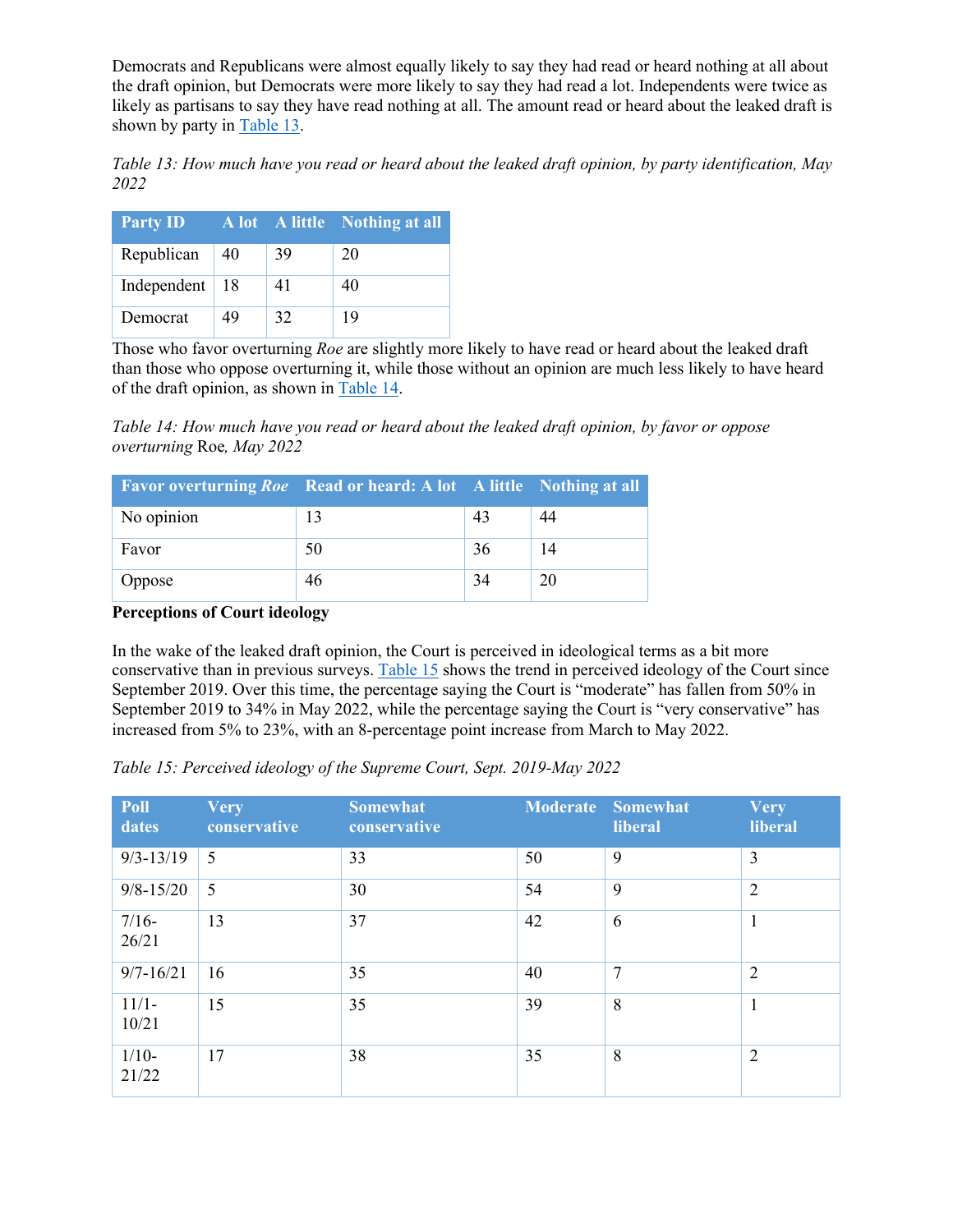| $\frac{3}{14}$ -<br>24/22 |    | $\mathcal{L}$<br>ັ  | 36 | 10               | ∸ |
|---------------------------|----|---------------------|----|------------------|---|
| $5/9 - 19/22$             | 23 | $\mathcal{L}$<br>IJ | 34 | $\mathbf \sigma$ | ∼ |

#### **Opinion of same-sex marriage and LGBTQ non-discrimination decisions**

A large majority, 69%, of respondents favor the 2015 Supreme Court decision that ruled the Constitution guarantees a right to same-sex marriage, while 31% oppose that ruling, among those with an opinion.

An even larger majority, 84%, favor the 2020 Supreme Court ruling that a federal civil rights law protects gay and transgender workers from workplace discrimination, while 16% oppose that decision, among those with an opinion. Table 16 shows these opinions by party identification.

*Table 16: Favor same-sex marriage or LGBTQ anti-discrimination rulings, by party identification, May 2022*

*(a) Same-sex marriage decision*

| <b>Party ID</b> |    | <b>Favor</b> Oppose |
|-----------------|----|---------------------|
| Republican      | 49 | 51                  |
| Independent     | 76 | 24                  |
| Democrat        | 85 | 15                  |

*(b) LGBTQ anti-discrimination decision*

| <b>Party ID</b> |    | <b>Favor</b> Oppose |
|-----------------|----|---------------------|
| Republican      | 72 | 28                  |
| Independent     | 83 | 17                  |
| Democrat        | 94 | 6                   |

## **Second Amendment**

In another case expected to be decided this term, *New York State Rifle & Pistol Association Inc. v. Bruen*, the Court is considering whether the Second Amendment protects the right to possess a gun outside the home. Among those with an opinion, a substantial majority, 66%, favor such a ruling, while 34% oppose this expansion of gun rights. The trend in opinion of this issue has been quite stable and is shown in Table 17. (On May 14, a shooting at a Buffalo NY supermarket killed 10 people, all of whom were Black. In our survey we found no difference in opinion on this question between those interviewed before or after the shooting.)

*Table 17: Favor Second Amendment right to possess a gun outside the home, among those with an opinion, Sept. 2021-May 2022*

| <b>Poll dates</b> |    | <b>Favor</b> Oppose |
|-------------------|----|---------------------|
| $9/7 - 16/21$     | 63 | 37                  |
| 11/1-10/21        | 65 | 35                  |
| $1/10 - 21/22$    | 67 | 33                  |
| $3/14 - 24/22$    | 63 | 37                  |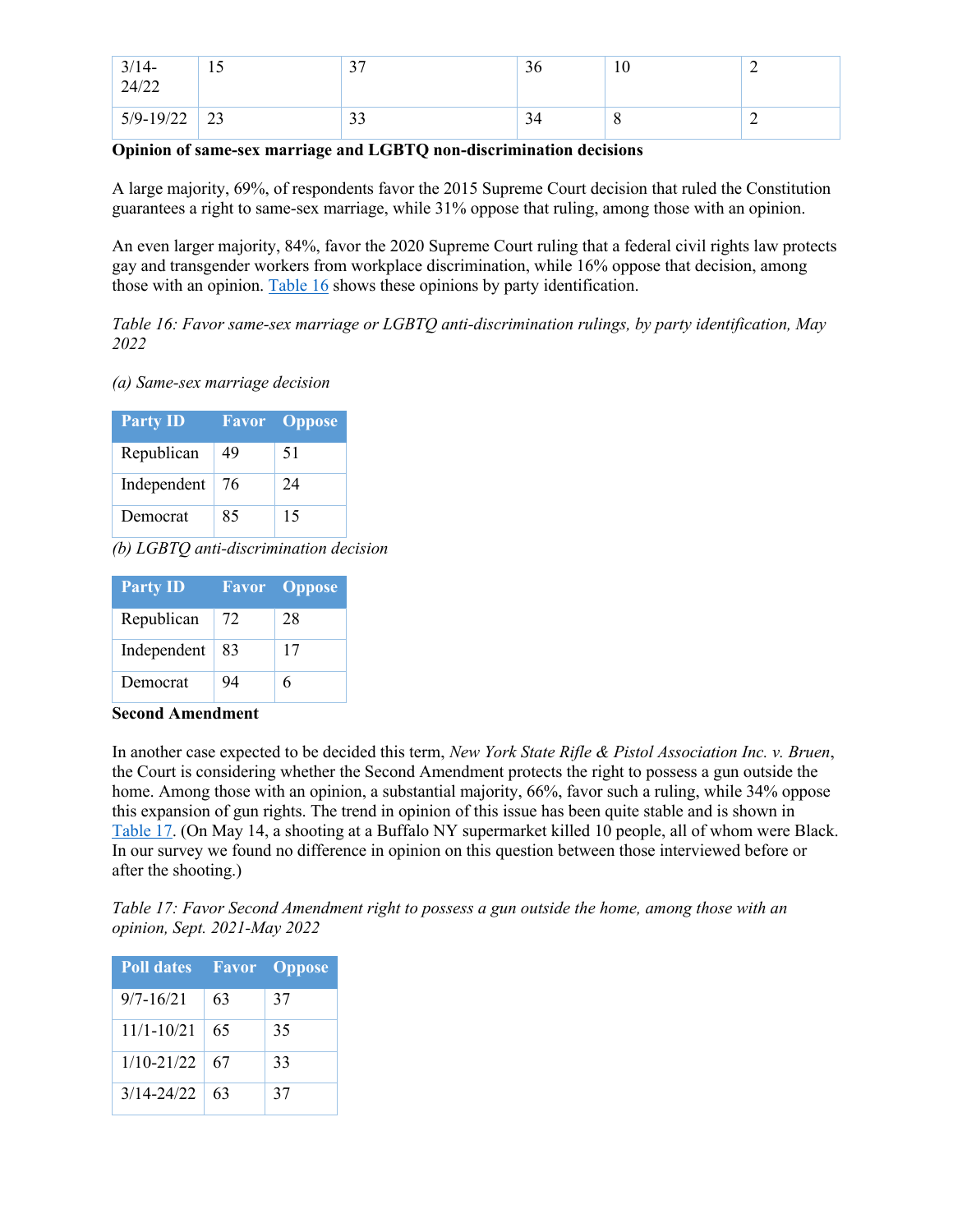| $5/9 - 19/22$ | ٦h |  |
|---------------|----|--|
|               |    |  |

Among those with an opinion, substantial majorities of both Republicans and independents favor a right to possess a gun outside the home, while a majority of Democrats oppose such a ruling, as shown in Table 18.

*Table 18: Favor Second Amendment right to possess a gun outside the home, by party identification, May 2022*

| <b>Party ID</b> |    | <b>Favor</b> Oppose |
|-----------------|----|---------------------|
| Republican      | 89 | 11                  |
| Independent     | 75 | 25                  |
| Democrat        | 37 | 63                  |

Support for possession of a gun outside the home, according to gun ownership, is shown in Table 19, with a large majority of gun households in favor of expanded Second Amendment rights and a bare majority of those without a gun in the home also in favor.

*Table 19: Favor Second Amendment right to possess a gun outside the home, by gun ownership, May 2022*

| <b>Gun ownership</b> |    | <b>Favor</b> Oppose |
|----------------------|----|---------------------|
| Gun household        | 83 | 17                  |
| Not gun household    | 54 | 46                  |

Asked about laws that regulate concealed-carry licenses, 62% favor laws that allow someone to carry a concealed weapon if the person has a license to do that, while 38% oppose such laws.

A substantial majority, 81%, are opposed to laws that allow most people to carry concealed handguns without needing to obtain a license, while 19% favor such laws.

Views on these two types of concealed-carry laws are shown by party identification in Table 20.

*Table 20: Concealed-carry laws, by party identification, May 2022*

*(a) Concealed carry with a license*

| <b>Party ID</b> |    | <b>Favor</b> Oppose |
|-----------------|----|---------------------|
| Republican      | 85 | 15                  |
| Independent     | 61 | 39                  |
| Democrat        | 42 | 58                  |

*(b) Concealed carry without a license requirement*

| <b>Party ID</b> |    | <b>Favor</b> Oppose |
|-----------------|----|---------------------|
| Republican      | 32 | 68                  |
| Independent     | 21 | 79                  |
| Democrat        | 7  | 93                  |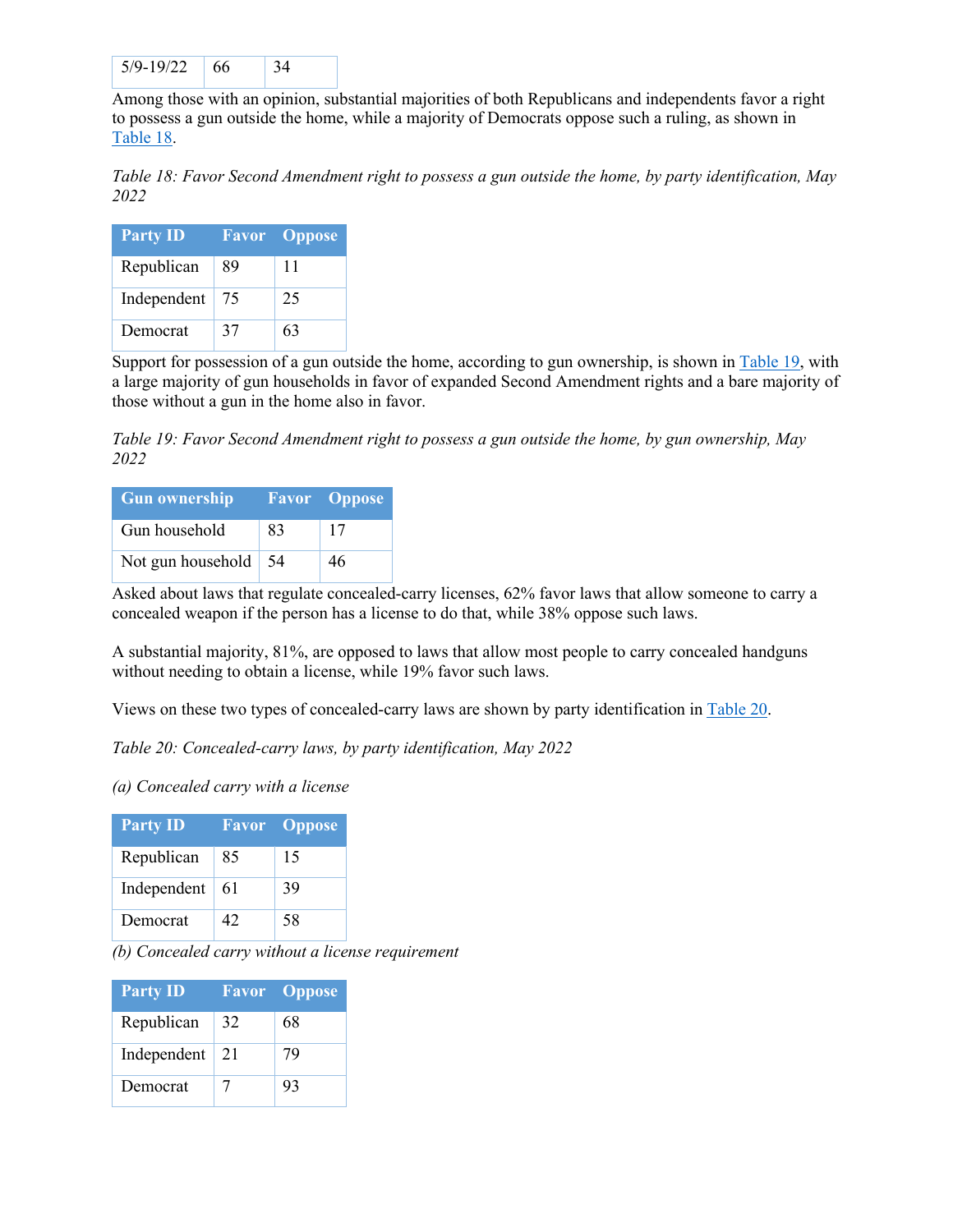#### **Judge Ketanji Brown Jackson favorability**

Judge Ketanji Brown Jackson has been confirmed to a seat on the Supreme Court, pending the retirement of Justice Stephen Breyer. In May, 39%, said they had a favorable view of Jackson, and 23% had an unfavorable view, with 38% saying they hadn't heard enough about her. In March, prior to the confirmation, 44% had a favorable and 18% an unfavorable view, with 38% lacking an opinion.

Partisan divisions in views of Jackson are shown in Table 21. Judge Jackson is viewed unfavorably by a plurality of Republicans and favorably by a majority of Democrats and by a plurality of independents. Close to half of Republicans and independents say they don't know enough to have an opinion of her. Only about a quarter of Democrats lack an opinion. Following her confirmation process, unfavorable views rose by 7 percentage points among Republicans and by 4 percentage points among independents, while unfavorable opinion rose by 4 percentage points among Democrats. There was little change in familiarity with Jackson across party groups following her confirmation.

## *Table 21: Favorability to Ketanji Brown Jackson, by party identification, March-May 2022*

| <b>Party ID</b> | <b>Favorable opinion</b> | <b>Unfavorable opinion</b> | Haven't heard enough |
|-----------------|--------------------------|----------------------------|----------------------|
| Republican      |                          | 35                         | 47                   |
| Independent     | 35                       |                            | 50                   |
| Democrat        | 72                       |                            | 24                   |

*(a) March 2022*

*(b) May 2022*

| <b>Party ID</b> | <b>Favorable opinion</b> | <b>Unfavorable opinion</b> | Haven't heard enough |
|-----------------|--------------------------|----------------------------|----------------------|
| Republican      | 13                       | 42                         | 45                   |
| Independent     | 32                       | 19                         | 48                   |
| Democrat        | 65                       |                            | 28                   |

## **About the Marquette Law School Poll**

The survey was conducted May 9-19, 2022, interviewing 1,004 adults nationwide, with a margin of error of +/-3.9 percentage points. Interviews were conducted using the SSRS Opinion Panel, a national probability sample with interviews conducted online. The detailed methodology statement, survey instrument, topline results, and crosstabs for this release are available on the Marquette Law School Poll website. Some items from this survey are held for release one day from now (i.e., on May 25, 2022).

A note concerning wording of questions about possible past and future Supreme Court decisions: These items do not attempt to exactly frame the particular issues in specific cases but rather address the topic in more general terms.

#### **Favor or oppose possible decisions:**

Do you favor or oppose the following possible future Supreme Court decisions, or haven't you heard enough about this to have an opinion? …